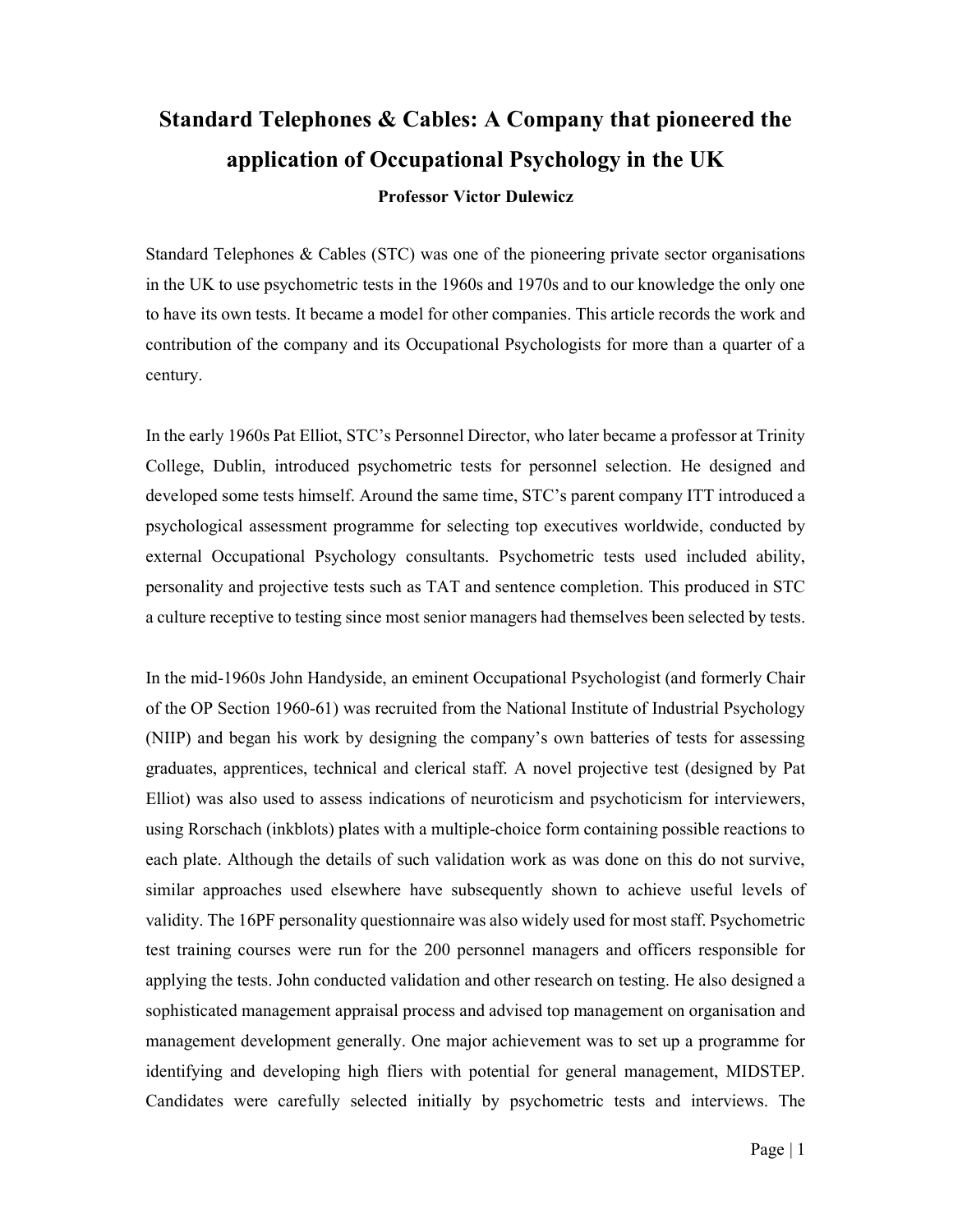programme was strongly supported by top management and a senior manager in each HQ function was responsible for facilitating the growth of high potential managers in their function.

I succeeded John Handyside in 1977 as company occupational psychologist and began by reviewing and updating the company's test batteries and training courses. My first major assignment was to design an assessment and development centre for identifying general management potential, for selection onto MIDSTEP. It was named IMPACT and included four situational exercises - group discussion, in tray, business decisions company simulation and business plan presentation. Management psychometric tests were also administered including two new tailored tests for assessing numerical interpretation and effective listening. I was encouraged to conduct research into the process, specifically into internal validity and the effects of personal data including experience on performance. This generated some of the earliest UK academic studies of ACs and was published in both academic and practitioner journals. Some references are provided at the end. This constitutes evidence that the company promoted evaluation research, something that even today distinguishes it from so many other organisations.

IMPACT was subsequently referred to by some professional colleagues as the Rolls-Royce of management assessment centres. It had the full support of top management, with relatively senior managers such as general managers acting as assessors, and was run for eight years. In total around 200 managers were assessed and developed. Its success led to other assessment and development centres being designed and run for middle-managers in various operating companies and for graduate recruitment.

Other Occupational Psychology work included, for example, the design of a new management appraisal and development process; a Rep Grid study of sales effectiveness and research producing a personality profile for managers who were receptive to change.

When I left the company in 1986, responsibility for psychometrics and other assessment and OP work was outsourced to external consultancies, a pattern being followed by many companies at that time. But prior to that, for nearly three decades STC was an exemplar of developing and applying psychological assessment techniques in-house, and by its example stimulated the application of OP methods across many other organisations. Eventually, in 1992,